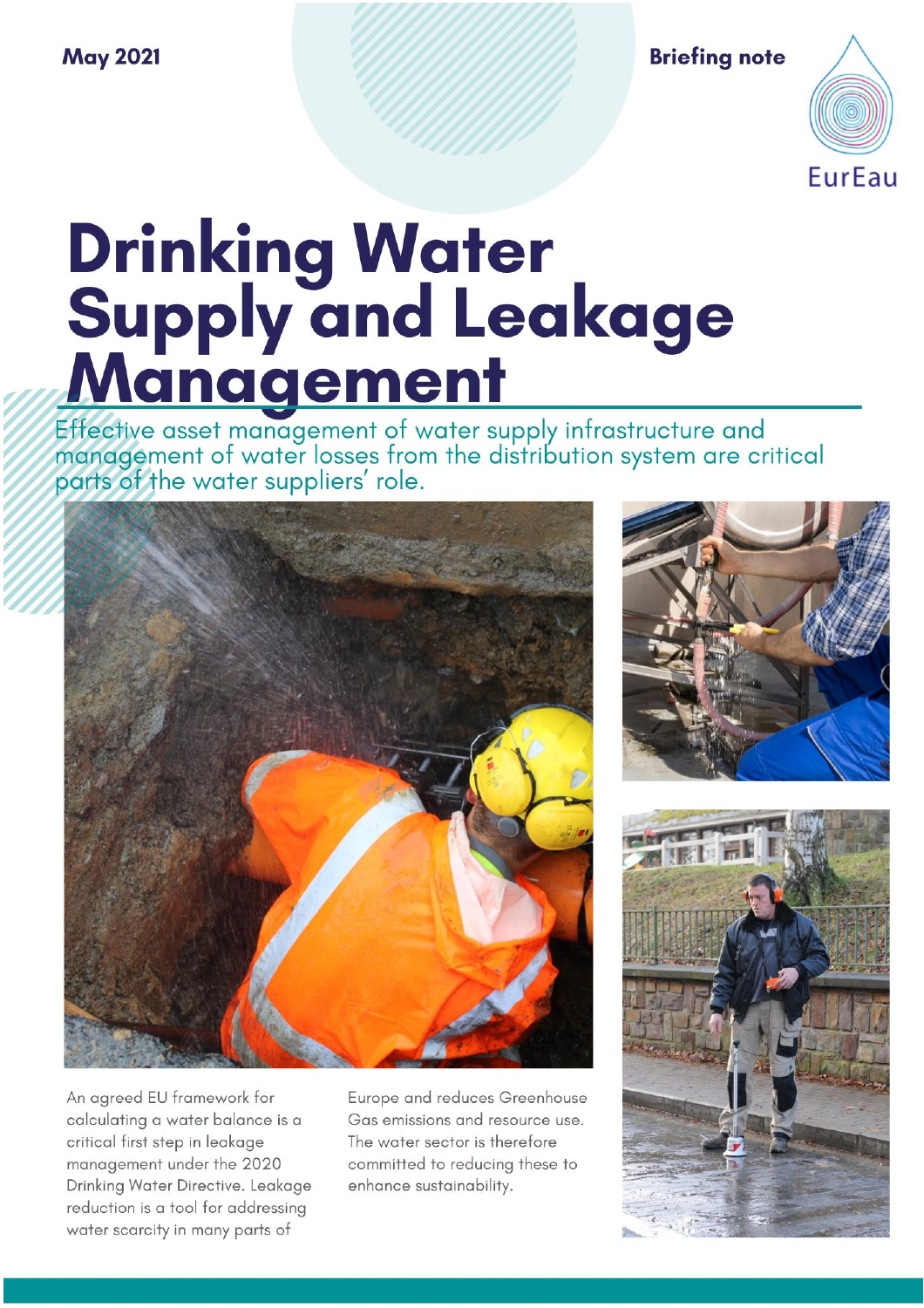

### **Summary**

- Water scarcity is a concern for parts of Europe and is likely to become more pressing as the impacts of climate and demographic change alter the availability and demand for water.
- $\sim$  Drinking water service providers face competing pressures for limited water resources, from sectors such as agriculture, industry and recreation/leisure amenities. The water sector actively supports the sustainable use of our resources.
- $\sim$  EU Legislation (DWD recast) has given leakage a legislative footing, providing for its assessment and, in due course, will set a threshold value (TV) based on EU wide reported figures. Thereafter, the DWD will require action plans from Member States for effective leakage reduction. Therefore, the demand for new investment giving complete and reliable data on leakage calculation will become a legal obligation for large water operators.
- $\sim$  EurEau sees that effective asset management of water supply infrastructure and management of water losses from the distribution system are a critical part of the water suppliers' role.
- $\sim$  Leakage reduction is just one of a suite of tools available to address the issue of water scarcity.
- $\sim$  An agreed EU framework for calculating a water balance is a critical first step in leakage management.
- $\sim$  Leakage should be assessed according to standardised international frameworks and methodologies so that comparisons can be made. However, this is a complex task because countries use different plumbing systems.
- $\sim$  Any leakage reduction targets should be assessed locally and based on sound judgement taking full account of economic, social and environmental externalities.
- $\sim$  There is no 'one-size-fits-all' solution to address leakage as the local environment sets the boundaries for sustainable leakage levels and effective procedures. Thus, a positive trend or stable good performance of the water utility's level of leakage is a better reference value for the performance than the EU level target value.
- Leakage can be an important indicator for the quality of water distribution infrastructure. Addressing leakage will have benefits in terms of improving the infrastructure and maintaining security of supply.

mmmmmmmmmmmmmmmmmm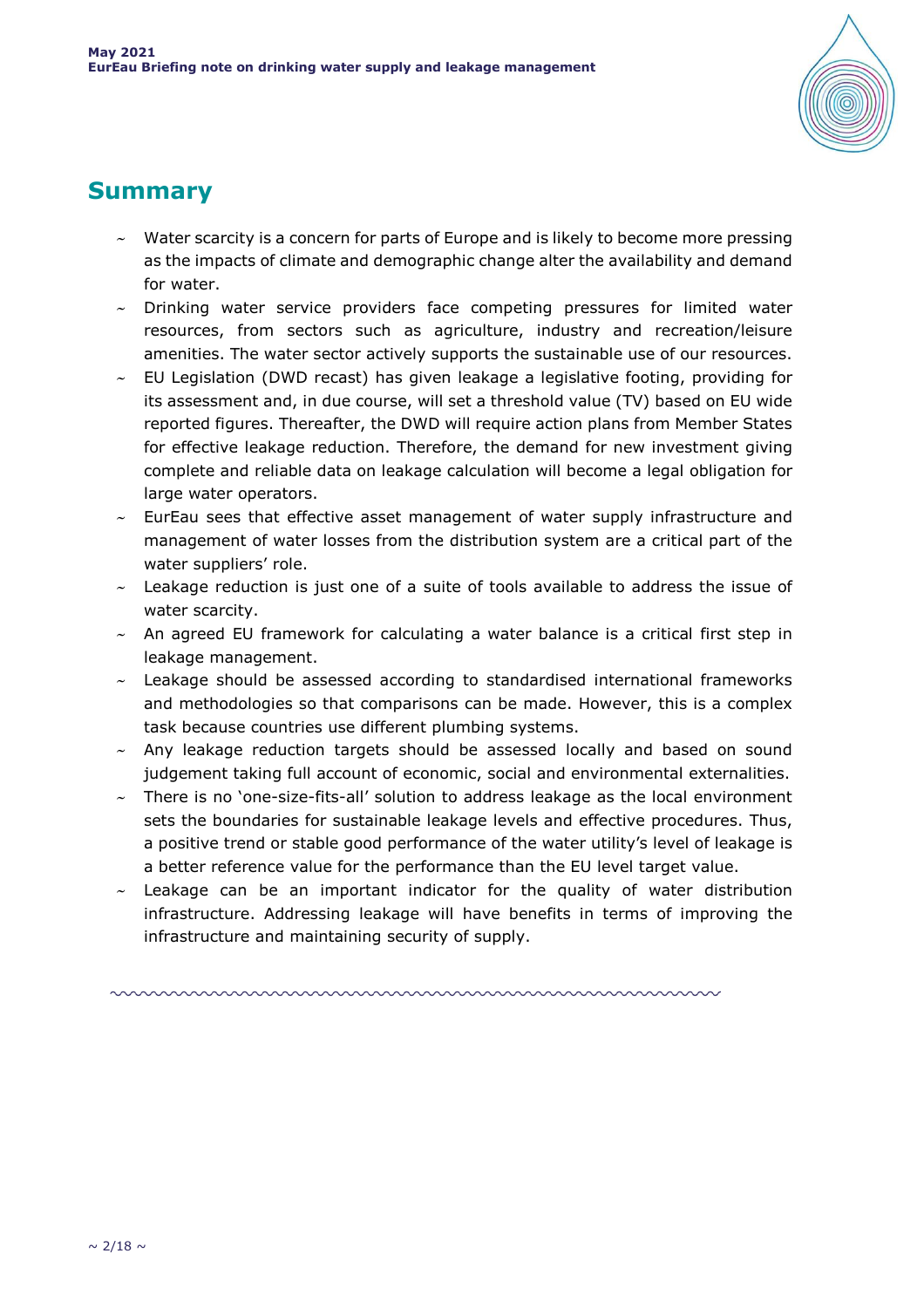

# Table of Contents

| 1. Background                                             | 4  |
|-----------------------------------------------------------|----|
| 2. Drinking Water Directive recast                        | 4  |
| 3. Management of our drinking water assets                | 5  |
| 4. Leakage reduction supports EU policy initiatives       | 6  |
| 5. Determining leakage – the physical losses              | 7  |
| 6. Leakage indicators                                     | 9  |
| 7. Reporting                                              | 10 |
| 8. The financial perspective                              | 11 |
| 9. Water losses and leakage reduction practices in Europe | 13 |
| 10. Targets vs trends                                     | 14 |
| 11. Water Losses vs Non-Revenue Water                     | 14 |
| 12. Taking account of externalities                       | 15 |
| 13. Conclusion                                            | 15 |
| Appendix 1                                                | 17 |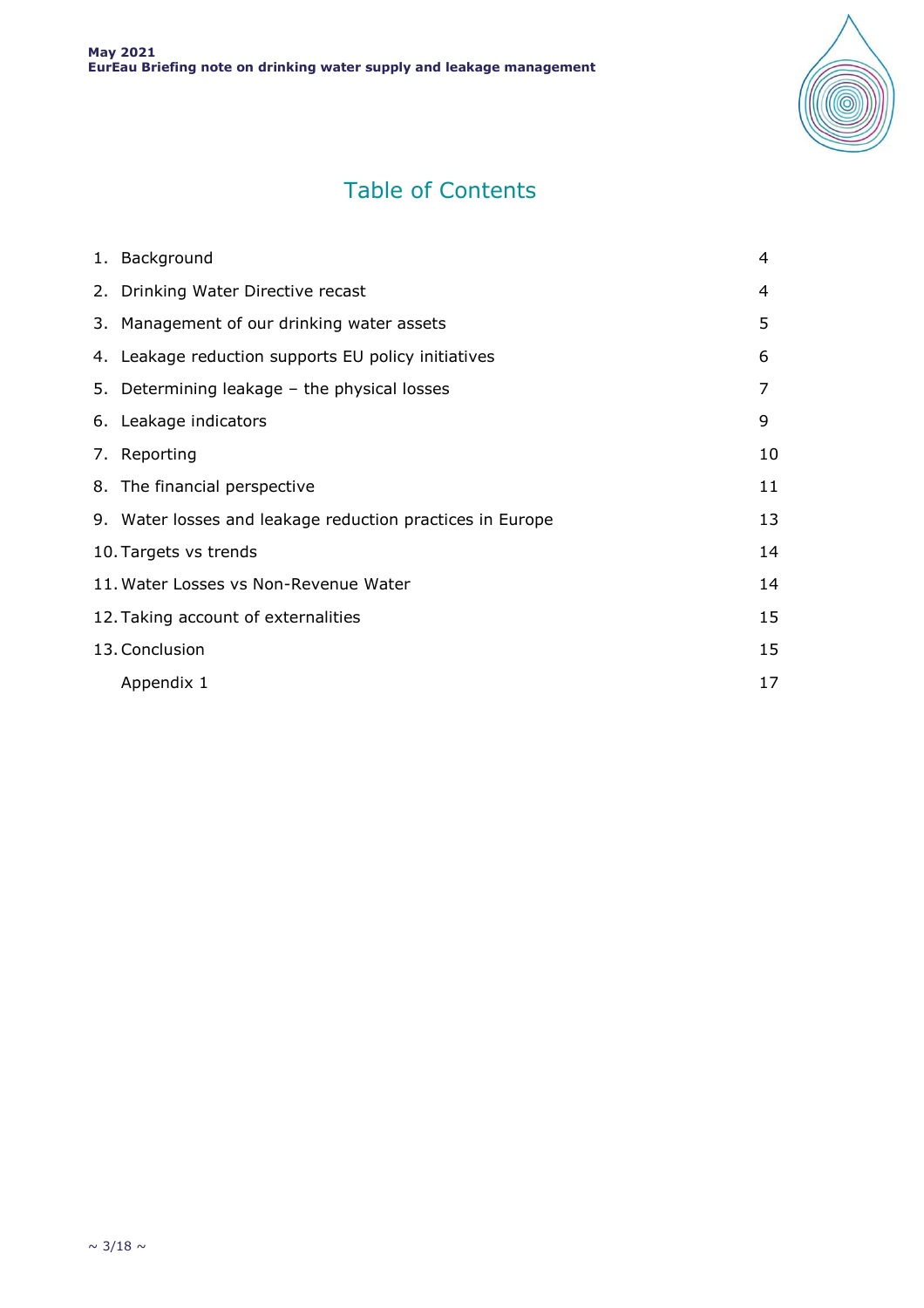

# 1. Background

The growing interest in the major water resource imbalances throughout the world is well documented. Public awareness regarding water quantity has led customers and NGOs to call for changes to how society uses water.

The European Commission, in responding to public concern for effective and efficient use of water resources, has included the monitoring of leakage in the 2020 Drinking Water Directive recast. This approach was received very positively by the European Parliament and the Council.

Many of our members operate in areas of water stress and are significantly impacted by water scarcity. Members are making the necessary efforts to cope with variability in operating conditions while taking into account local economic, societal, and environmental factors and within their available tariff funding.

We strongly advocate a holistic 'two-track' approach, combining demand management and supply management measures in parallel. Since water resources are local and their availability varies to a great degree, any one-size-fits-all solution should be avoided.

Leakage reduction can help address the imbalance between water demand and water supply but is only one component within a suite of available policy tools to do so. We consider that leakage reduction is not a panacea and that full account should be taken of the local economic, social and environmental factors when incorporating leakage management within an efficient supply management plan.



We believe that the management of water losses from the distribution system is a critical part of

the water suppliers' role. Water utilities acknowledge that the actual level of leakage can also be an indicator of the overall quality and integrity of the water supply system.

Typical domestic and industrial use of water resources amounts only to 20-30% of the total water demand, with the remaining 70-80% taken up by agriculture and other sectoral uses. We call for the extension of leakage estimation and reduction policies to be applied to all sectors involved, in order to preserve these valuable water resources and minimise energy use and carbon footprint.

## 2. Drinking Water Directive recast

The Drinking Water Directive recast<sup>1</sup>, addresses the issue of water leakage, for the first time in European legislation. It identifies that "the general lack of awareness of water leakages, which are driven by underinvestment in maintenance and renewal of the water

<sup>1</sup> <sup>1</sup> [Drinking Water Directive recast](https://eur-lex.europa.eu/eli/dir/2020/2184/oj) (2020).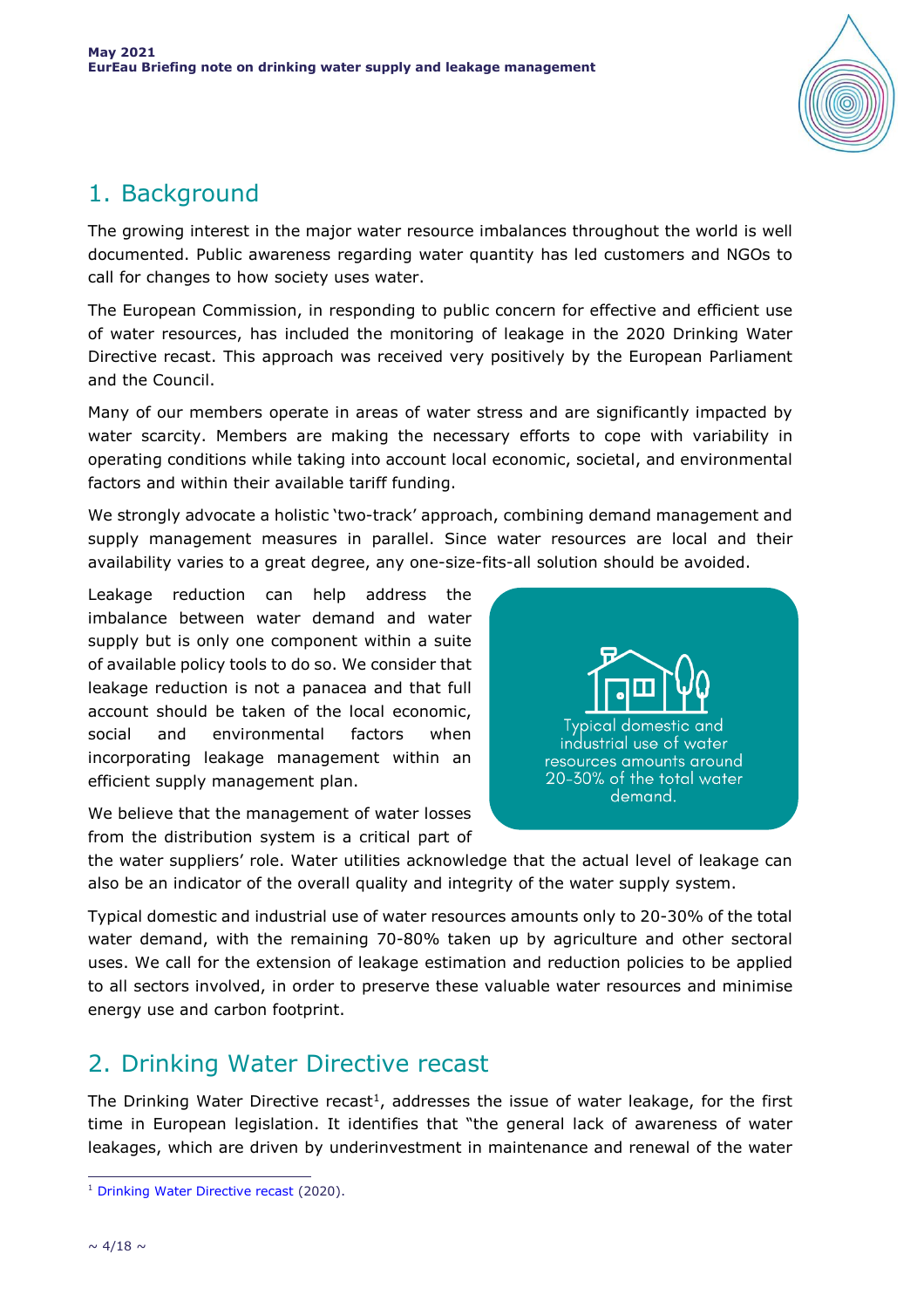

infrastructure" and views leakage as an indicator of efficient water management and as a tool "to avoid over exploitation of scarce resources".

It calls on Member States (MS) to assess the leakage level nationwide and at least for drinking water suppliers serving more than 50,000 inhabitants. It proposes EU wide data collection using an internationally established index such as "ILI [Infrastructure Leakage Index] or other suitable indices", from which an "average" will be calculated.

MS above the average will have to establish action plans to reduce losses. It is also interesting that leakage is viewed as a factor to be taken into account in the distribution risk assessment.

The DWD plans that:

- $\sim$  MS shall carry out a leakage assessment (at least by large water suppliers catering for above 50,000 people in a given area)
- $\sim$  MS shall communicate these results to the Commission by 12 January 2026
- $\sim$  the Commission will set a leakage threshold value (TV) (based on assessment results) by 12 January 2028
- $\sim$  if the MS leakage value is above the TV then a MS action plan is needed within two years of setting the TV (12 January 2030)
- $\sim$  annual information on leakage will be provided to the public.

An EU reference document - 'Good Practices on Leakage Management WFD CIS WG PoM' 2 - which was produced in 2015 as a technical document, was developed through a collaborative programme involving the European Commission, all EU Member States, and other stakeholders and NGO's. The document is an informal consensus position on best practice agreed by all partners and is a valuable reference document on leakage.

### 3. Management of our drinking water assets

A EurEau survey has revealed that there are:

- $\sim$  over 2,000 utilities/water companies who serve a population of greater than 50,000 people
- $\sim$  more than 30,000 individual utilities/water companies serving a population of less than 50,000.

It will be challenging for MS to devise a reporting scheme, which includes only those utilities/water companies that serve a population above 50,000.

These water companies rely mainly on the revenue generated from water charges to sustain their service delivery and investment. In addition, grants and transfers can serve as a subsidiary revenue stream to ensure their financial health.

This revenue stream must deal with a range of competing priorities including service delivery, drinking water safety, regulatory compliance, quality compliance and meeting demands for existing and new customer services.

<sup>1</sup> <sup>2</sup> [Good Practices on Leakage Management WFD](https://circabc.europa.eu/sd/a/1ddfba34-e1ce-4888-b031-6c559cb28e47/Good%20Practices%20on%20Leakage%20Management%20-%20Main%20Report_Final.pdf) CIS WG PoM.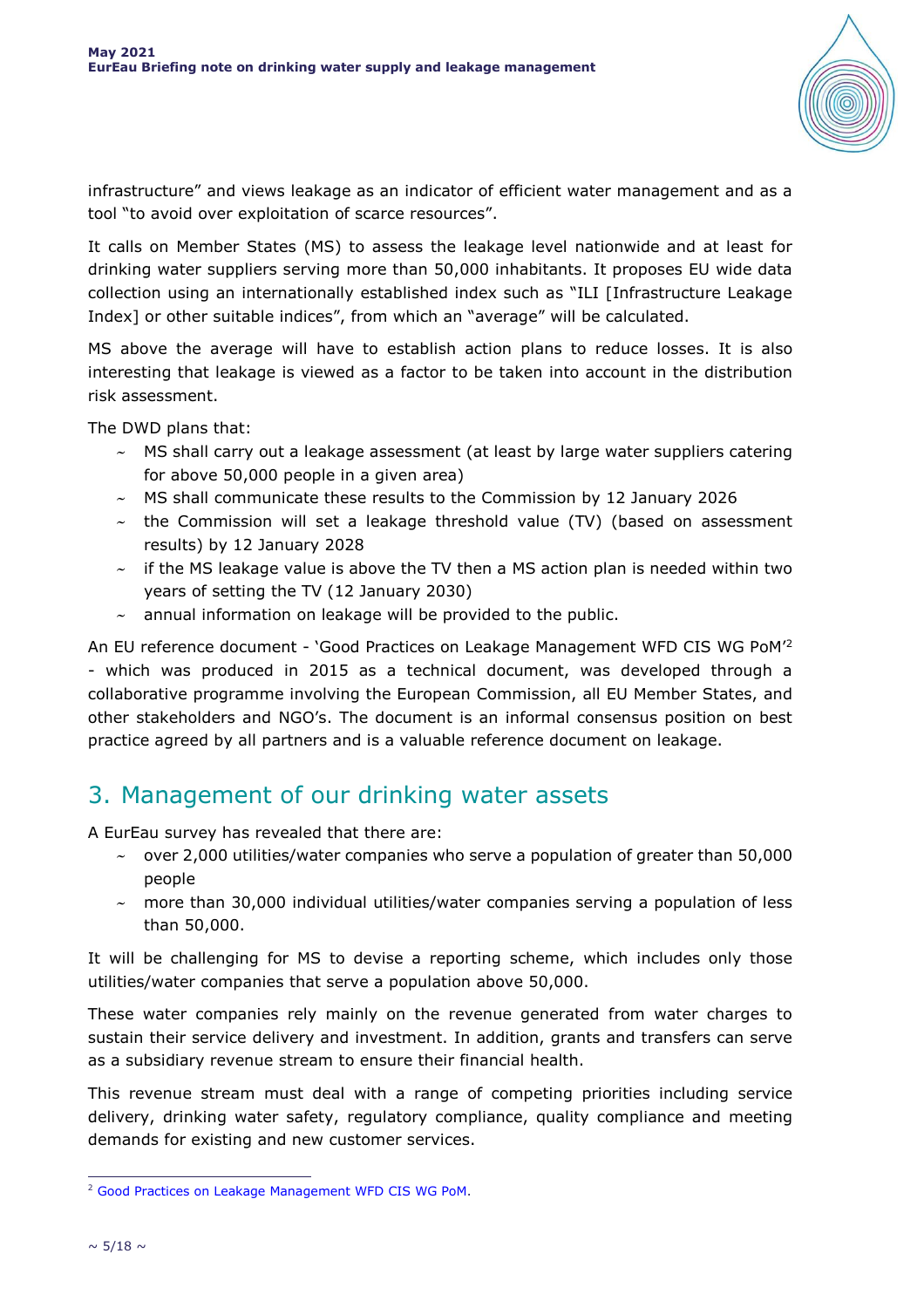

Repairing leaks is part of the 'day' job of every water utility, however when faced with these competing demands for financial resources, securing investment in network pipe replacement, creation of district metering infrastructure and optimised pressure management can fall to the bottom of any priority list. An exception to this would be where investment is essential to prevent supply interruption, especially in water-stressed regions and during prolonged dry spells. Therefore, it is inevitable that the temptation to let the network assets age further is ever-present.

Customers rely on the continuous delivery of sufficient quantity and quality of drinking water to their homes and businesses every day. However, in most MS the cost of the drinking water delivered to the customer is very low, being of the order of  $\epsilon$ 1/1,000 litres  $(60.001/l$ itre). This is in marked contrast to the cost of bottled water  $(61$ -2.30/litre).

Because the cost to the customer is low, the necessary investments in repairing or upgrading networks often fail to be made as the cost of making even modest upgrades often significantly exceeds the cost of the lost water.

As clearly identified during the Covid-19 pandemic, water is a critical service for public health protection and sanitation, and heightened focus on the long-term quality of the network assets is both welcome and essential.

### 4. Leakage reduction supports EU policy initiatives

The most obvious and overarching reasons for reducing leakage is the protection and good quantitative status of raw water bodies and climate change adaptation. The following provides further reasons to support efforts and investment for leakage reduction.

### Leakage reduction supports strategic water security

The majority of EU countries depend on surface and groundwater to provide water for human consumption. Groundwater is the only source that is adequately protected against airborne pollution. This type of pollution does not constitute a typical threat to water quality, but it can be catastrophic and almost impossible to reverse if it occurs.

The reduction of leakage from water supply networks becomes an even more important measure to safeguard groundwater and optimise its abstraction while all social needs are being met.

### Leakage reduction supports the Green Deal

Leakage reduction is a strong driver for both energy and carbon footprint reduction.

Where groundwater is used, the electric energy (not always available in 'green' form) for extracting it from deep aquifers is high. In the case of surface water used for the production of drinking water, the treatment processes at the plant requires the use of chemicals. Leakage reduction measures will result in the lower consumption of energy and chemicals, which would also clearly support the new Chemicals Strategy and the Green Deal.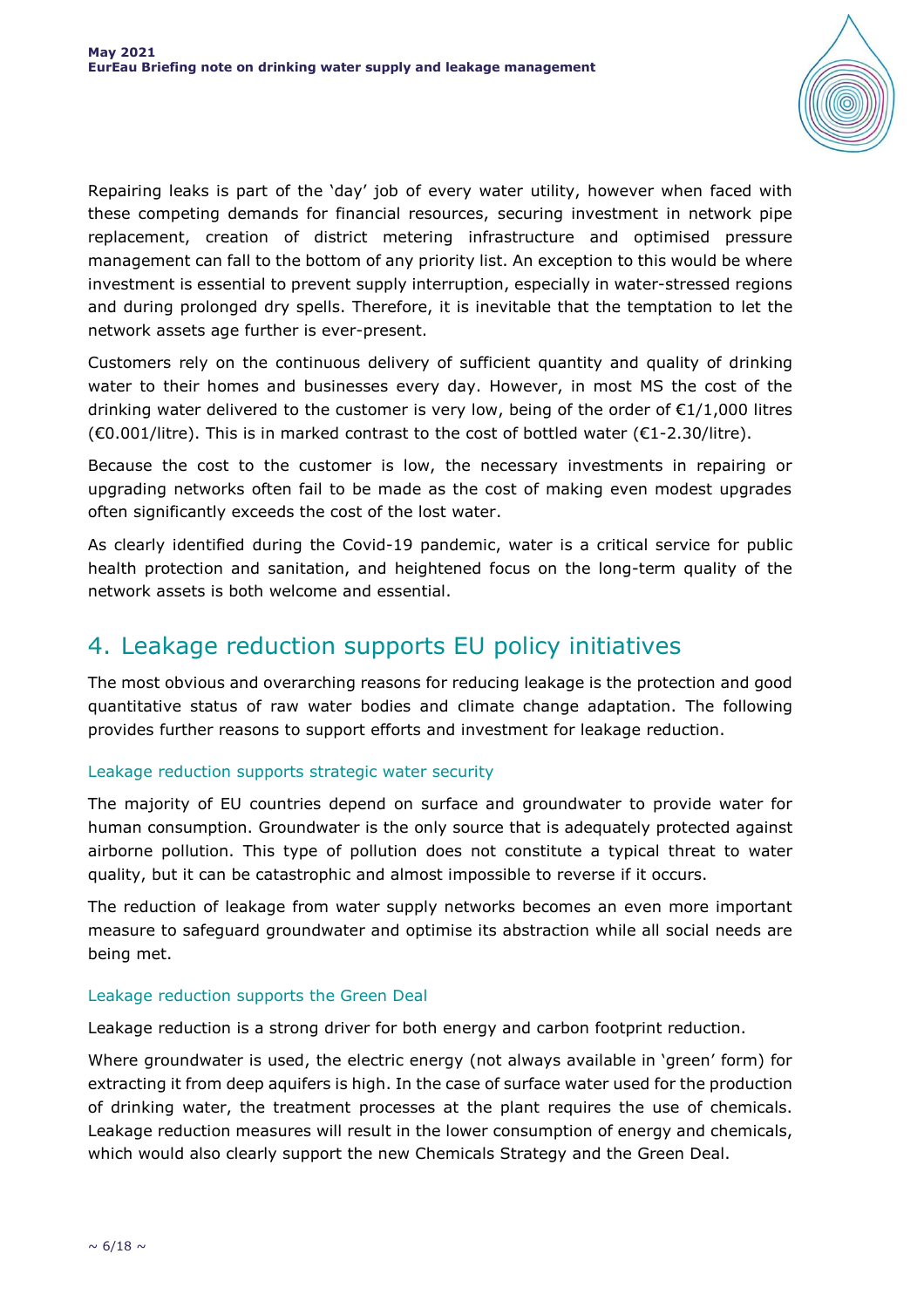

### Leakage reduction supports water distribution safety and security of water supply

Leakage results mainly from structural faults in the distribution network, cracks and holes in pipes, bad joints and faulty components in control equipment such as valves and pressure regulators, etc. Bad network conditions correlate with a higher number of acute drinking water distribution network repairs and water service cut-outs. Thus, good asset management is needed to guarantee and maintain the functioning condition of the drinking water distribution network. This assures a safe and secure water supply and minimises service cut-outs as well as promoting leakage reduction.

The operating pressure strongly influences the level of leakage. Active pressure management can be a tool for leakage reduction. However, there is a limit to how low network pressure can be set.

There are two different plumbing systems used in Europe. For low-pressure indirect plumbing systems, the minimum operating pressure is set at 15 metres head at the critical point in the network. For high pressure direct systems, the operating pressure is much higher (typically the usual pressure at house connection is in the range of 30–60 m head.

It is unrealistic to assume that a distribution network can be 100% free from structural faults and with zero leakage.

As long as a minimum pressure is maintained, water will leak out from the system, which protects it from potential hazards outside the pipes entering in the water flow and polluting it. A safety problem can arise if-and-when the pressure drops to zero or goes into a vacuum. Therefore, from the water safety point of view, it makes sense to reduce leakage by finding structural faults and repairing them. It must be noted that while pressure management does not solve the water safety problem, therefore, high network integrity must always be an optimisation target.

### 5. Determining leakage – the physical losses

A **water balance** aims to track and account for every component of water that is added to and exported from a water supply system within a defined period of time.

A water balance thus seeks to identify all components of consumption and losses in a standardised format.

### **A clearly defined water balance is the first step in assessing physical losses as part of non-revenue water and managing leakage in water distribution networks**.

Leakage from the transmission and distribution mains may occur at pipes, joints and valves and may have very low to medium or high flow rates. Also, many small leaks are present within distribution mains. These aren't easy to detect and not all, ultimately, lead to larger leaks which may eventually surface. Being small, they can remain undetected. Tiny leaks, particularly at joints, are undetectable if flow rates are very low and only costly network replacement can address these tiny leaks.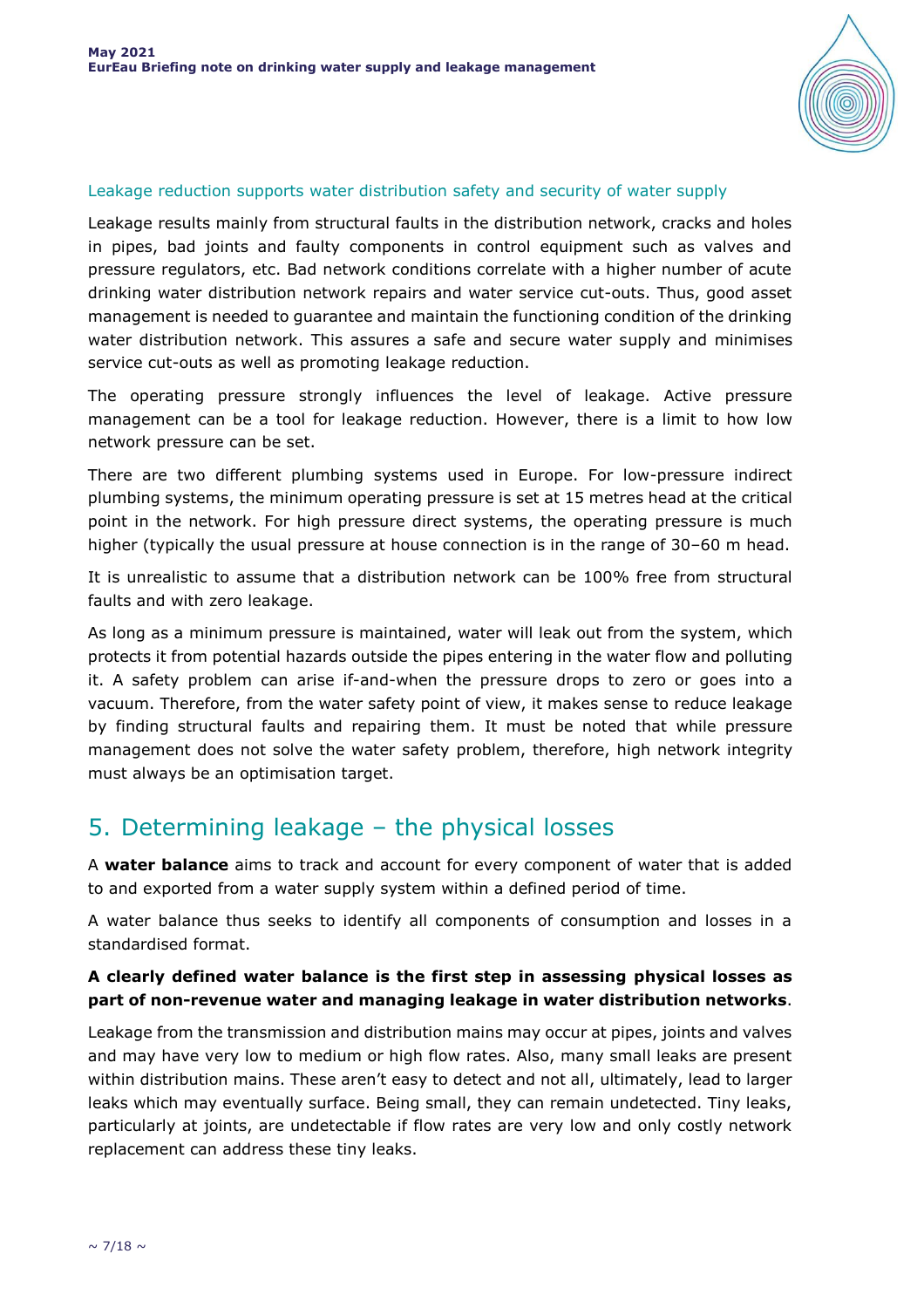

|        |                           | <b>Billed</b><br>Authorised<br>Consumption | <b>Billed Metered Consumption</b><br>(including water exported)  |                            |  |
|--------|---------------------------|--------------------------------------------|------------------------------------------------------------------|----------------------------|--|
|        | Authorised<br>Consumption | <b>Billed Unmetered Consumption</b>        |                                                                  | <b>Revenue Water</b>       |  |
|        |                           |                                            | Unbilled Metered Consumption                                     |                            |  |
|        |                           | Unbilled<br>Authorised<br>Consumption      | Unbilled Unmetered<br>Consumption                                |                            |  |
| System | Water Losses              | Apparent*                                  | Unauthorised Consumption                                         |                            |  |
| Input  |                           | Losses                                     | Metering Inaccuracies                                            | Non-revenue<br>Water (NRW) |  |
| Volume |                           |                                            | Leakage on Transmission<br>and/or Distribution Mains             |                            |  |
|        |                           | Real* Losses                               | Leakage and Overflows at<br>Utility's Storage Tanks              |                            |  |
|        |                           |                                            | Leakage on Service<br>Connections up to the<br>measurement point |                            |  |

Figure 1: International frameworks for determining leakage exist as part of network water balance calculations

Leakage also occurs from service connections up to the point of the customer metre and also on the customer side. Service connections are sometimes referred to as the weak points of water supply networks because their joints and fittings exhibit high failure rates. Leaks on service connections are difficult to detect due to their comparatively low flow rates and thus often have long runtimes. Leakage as water loss from overflows from storage tanks is caused by deficient or damaged level controls. In addition, leakage may occur from masonry or concrete walls that are not watertight. Water losses from tanks are often underestimated and, though easy to detect, repair is usually elaborate and expensive.

Since the level of progress and involvement of water operators with leakage is not the same across EU countries, the most important step is the collection of reliable and complete data required to proceed with the necessary calculation of performance indices. To this end, the recent DWD recast provides the legal framework and drive for all.

The International Water Association (IWA) has developed a well-established and internationally accepted standardised format to estimate water losses.

The methodology is simple but requires the application of certain rules and procedures in order to produce reliable estimates. District Metering Areas (DMAs)/Zones, metering at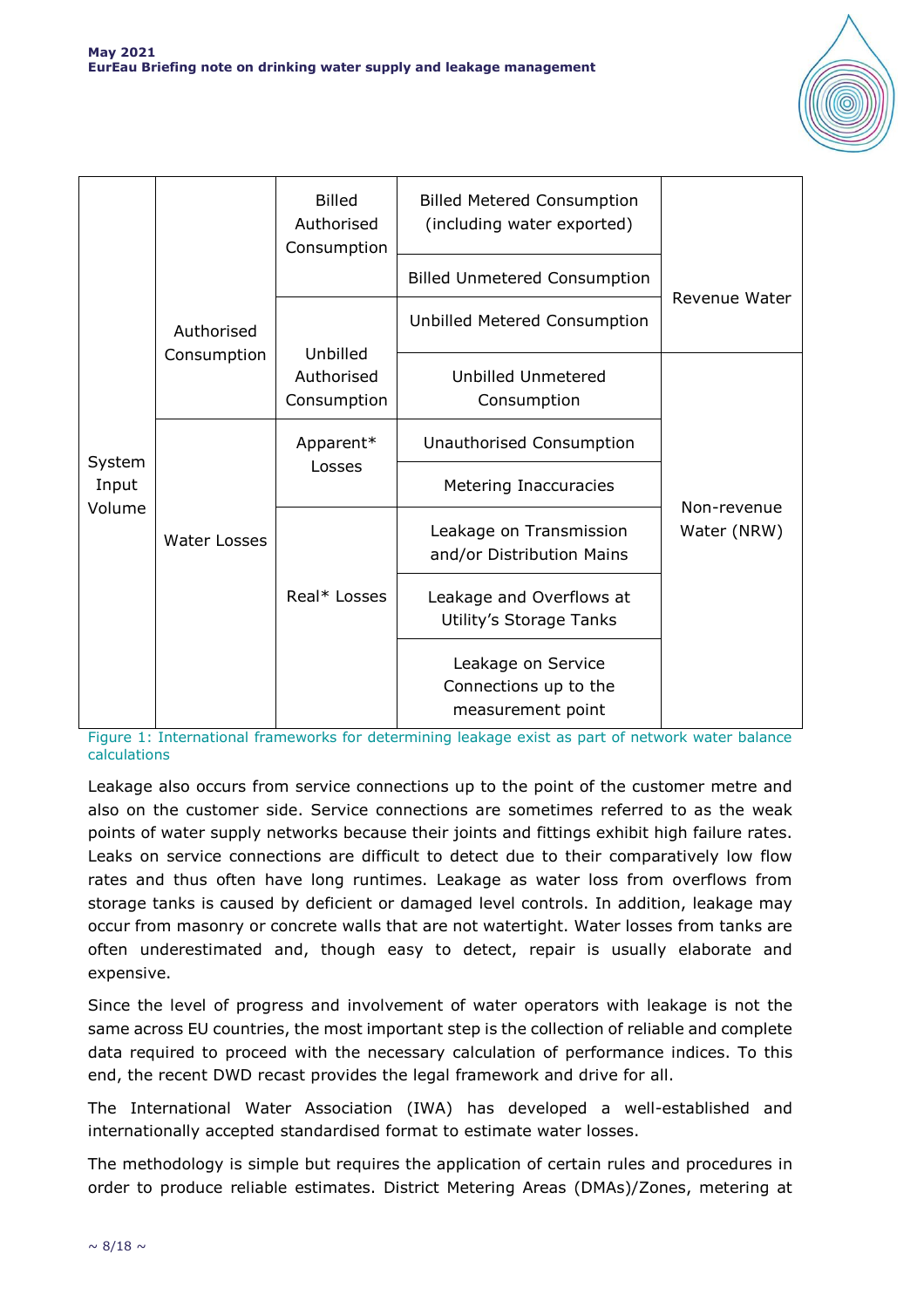

input and consumption points with a well-determined structure is a key requirement in managing networks and prioritising leakage activities.

Leakage - the physical water loss from the network - together with commercial loss (apparent losses) are key components of the water balance. The sum of these two components in many cases is reported as Non-Revenue Water (NRW). A third constituent component of NRW is the Authorised Unbilled Consumption which normally constitutes a small part of this.

The assessment of losses in a network by carrying out water balance calculations, namely *water in minus water out* is termed as a **'top down' approach**.



The assessment of leakage in a network by adding up the leakage assessed on the individual network components, such as DMAs (mostly making use of 24h real flow/pressure time measurement data), service reservoirs and trunk mains, which are based on actual field measurements is termed as **'bottom-up' approach**.

A bottom-up approach is more costly in terms of the infrastructure required (metres etc. and data transmission infrastructure measurement) and

also the people needed to manage and verify a large volume of real time data.

The application of the different approaches produces estimates of different accuracy and reliability. Metering accuracy, pressure data and validity of assumptions made can strongly influence the validity of the estimates produced. Uncertainty analysis shows that relatively small errors in the computational model parameters can result in much higher errors relating to the final analysis outcome. Therefore, collected data has to be evaluated with caution and not without having reviewed the method and circumstances used for their derivation.

### 6. Leakage indicators

The reporting of the leakage estimate is based on a number of indicators. These indicators are calculated with different formulae using components of the water balance.

Based on the latest EurEau survey, our members use 16 different indicators. Three are universally used.

**The most commonly used indicator is measurement by volume. This is either m<sup>3</sup> or m<sup>3</sup>/km.**

**The second most commonly used is percentages. However this is open to significant inaccuracy.**

**The third indicator is the Infrastructure Leakage Index (ILI**), however, this is only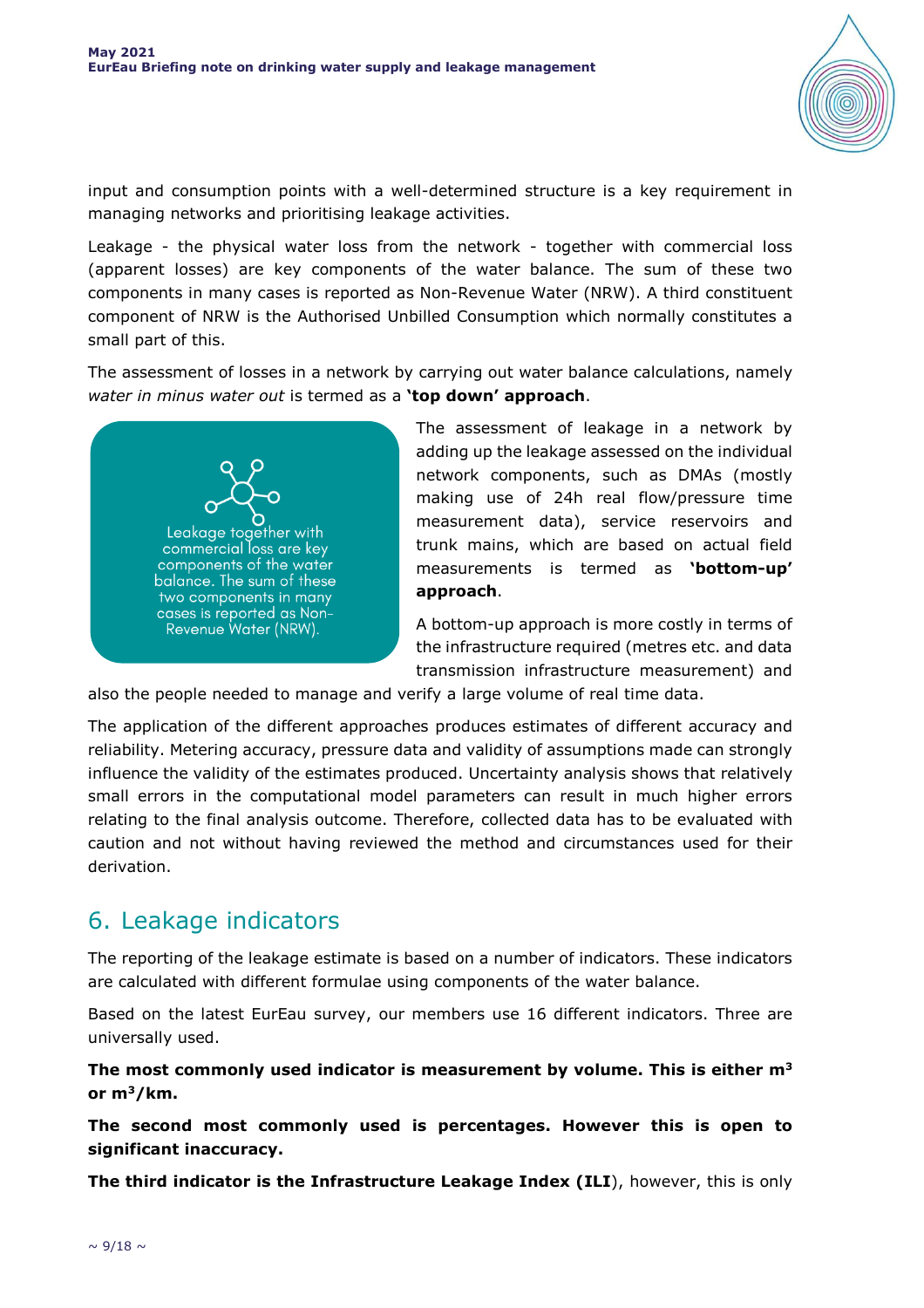

used by a very small number of large water providers due to its heavy data collection costs and its sensitivity to 'average' pressure in the network.

ILI is a detailed non-dimensional operational index (Current Annual Real Losses/Unavoidable Annual Real Losses) that assesses the overall efficiency of management of Real Losses (leakage) in a system at its current operating pressure. It is not widely used, despite the fact that some utilities across the EU, use it either to report or evaluate their performance in relation to international statistics. A summary of ILI is included in Appendix 1 of this report.

The DWD recast makes clear reference to this indicator, therefore, it deserves close consideration and evaluation together with other relevant indicators, such as litres/service connection/day/m pressure, if it, or any other extensively used indicator, will become a standard indicator(s) for reporting leakage.

All the indicators used have pros and cons, therefore due consideration must be given and explanations attached, particularly when addressing the public. Moreover, for those indicators used to report to the EU, the framework established for the water balance calculations as well as the uncertainty analysis must be attached.

**One very important point to underline is that no one single indicator gives an absolute picture about the utilities of a single country, especially as an average or even as a weighted average**. It is more important over time to observe the trend and record the rate of improvement rather than the absolute value of any single index.

# 7. Reporting

The majority of EU countries have schemes for collecting data related to leakage. In most cases, the data is collected by a national authority or agency such as a statistics agency. In fewer cases, this role is covered by the national association or a national utility.

In most cases, there is a national law or regulation requiring data collection. However, the level of response to this requirement or the level of data consistency and accuracy is not clear. Despite the fact that data must be communicated to central agencies or authorities, our questionnaire showed that there are only a few national schemes or norms established for the network water balance and leakage calculations and certainly there is no EU guideline on this.

Leakage reporting can be a political issue both at national as well as at international levels. In particular, high levels of non-revenue water creates discontent. Also, at an international level, reporting high leakage figures can damage a country's image with the international community as well as the Sustainable Development Goals score monitored by the UN. It is no surprise that the IMF and other international financial institutions have efficient water resource management high on their agenda.

The DWD recast will no doubt 'shake the scene' of leakage reporting for the first time. Although the Commission has not dealt with this subject in depth, they are expected to be more involved if poor local and national figures are reported.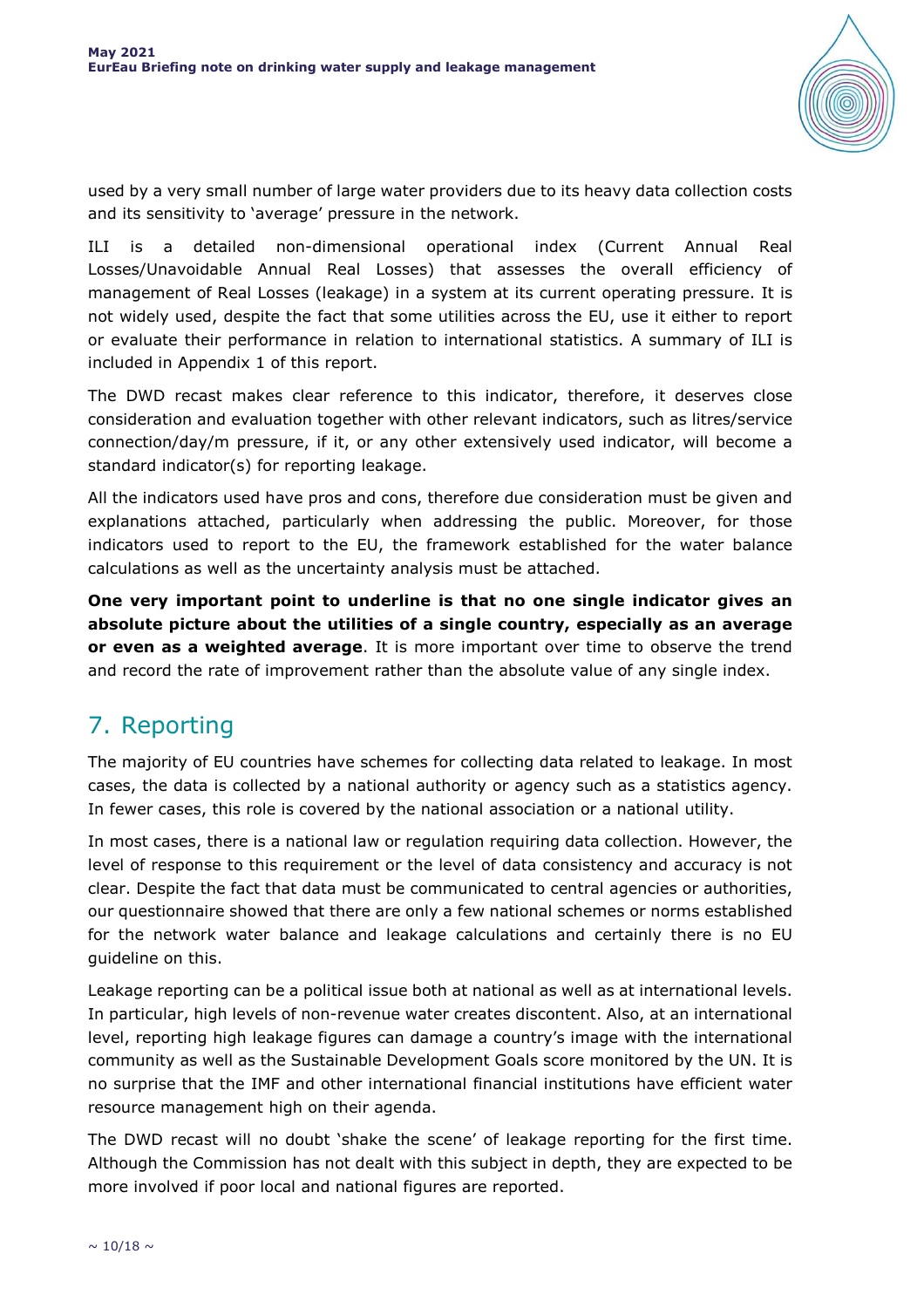

A recent poll amongst EurEau members indicated that by far, most countries prefer to report losses in  $m<sup>3</sup>$  or as percentages to the supplied or abstracted water, with  $m<sup>3</sup>/km$ (losses/network length) coming a close third. ILI is the least popular indicator, only used by some large water companies. From the same poll, it is evident that a national harmonised framework, rules for calculating the water balance and reporting the indicators is not always established. Even in the cases where a national framework exists, the compatibility between the different systems is not known. Significant differences may exist in the calculation timeframe, the level of data reliability required and the uncertainty evaluation.

Most of the utilities serving more than 50,000 people can produce and report data regarding water abstraction and consumption as well as data for network length and number of connections. For the group of smaller utilities, this capability is limited and probably not as reliable as a proper reporting would require. 'Small' utilities must not be underestimated; they supply approximately 50% of the EU population.

## 8. The financial perspective

Water services in countries are funded through a combination of tariffs, taxes and transfers (the 3 T's). In many countries, the cost of the drinking water delivered to the customer is very low, being of the order of €1/1,000 litres (€0.001/litre). This is in marked contrast to the cost of bottled water ( $\epsilon$ 1-2.30/litre). Where a country's public policy requires that tariffs are maintained at an artificially low level, the essential investment in water services must be supported through taxes and transfers.

Over the last half century, the economic cycles of growth and recession (recession of the 1980's, growth in the 2000's and economic crash in 2008-16) have varyingly affected the ability of water services investment from the public purse and have affected countries to a different degree. Decisions on investment priorities, where public finances are constrained in recessions, have resulted in reduced capital investment in water networks with scarce monies being directed to social supports/health etc.

These essential short-term reductions in investment due to recessions where capital investment is funded directly from the public purse have a direct and cumulative effect on the current condition of water services networks (both drinking water and waste water) in each country.

Due to different plumbing systems in countries (high pressure direct/low pressure indirect) the short term reductions in taxes and transfers from recessions have contrasting impacts. Low-pressure indirect systems are more tolerant of short term reductions in investment but cumulatively over a long time, suffer higher impacts on leakage levels.

Countries have different service delivery models and levels of maturity.

The "mature" water companies use the asset investment model whereby investments in the water network (often borrowed using repayable loans paid back over a long time) increase the value of the regulated asset base which in turn is funded through the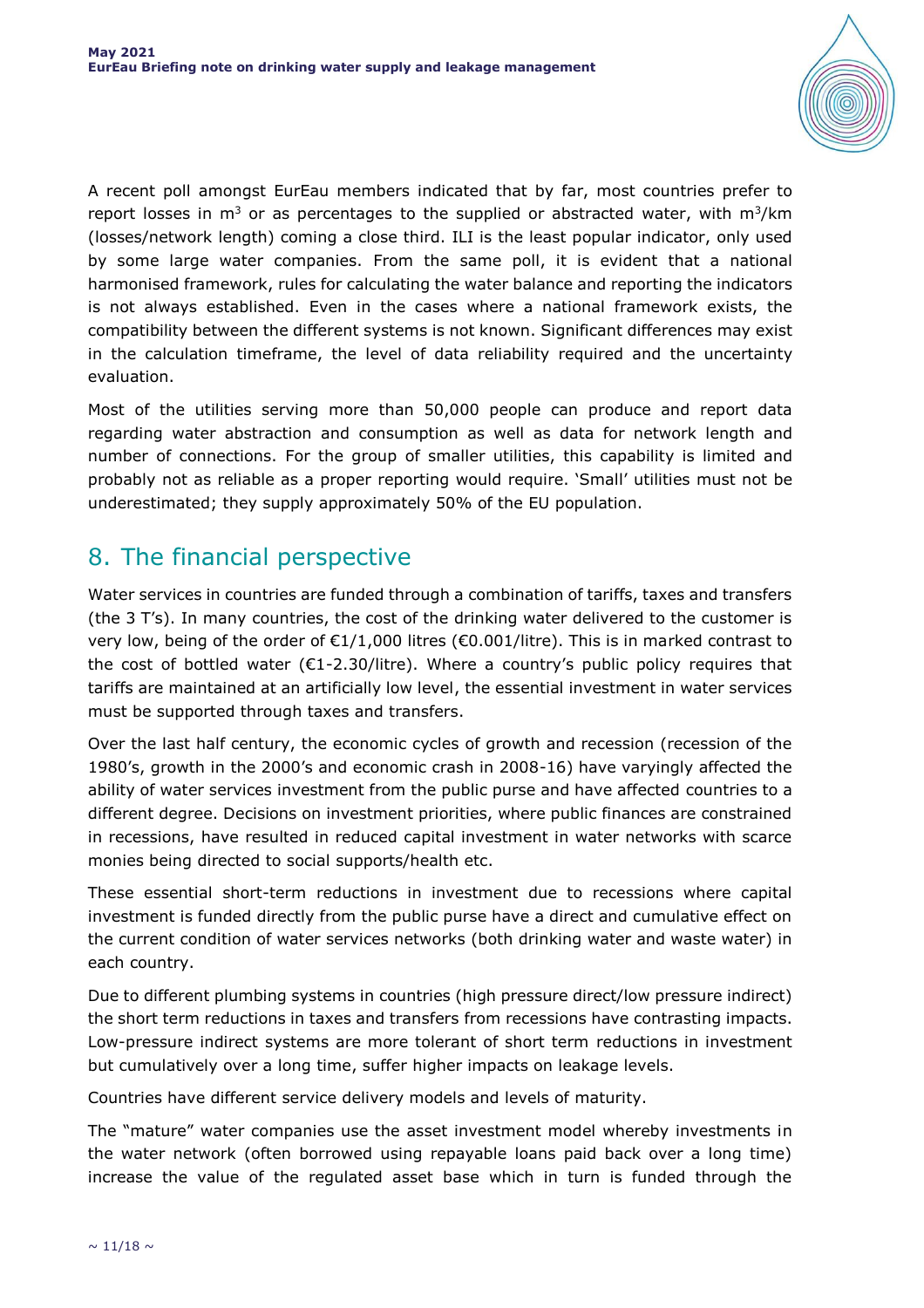

tariffs/taxes./transfer model. This is the optimum model for long term improvement of network condition leading to reduced leakage levels.

It also reduces the operational costs over time, through reduced numbers of bursts/outages. However, as set out above, we are where we are now in terms of the historical investment or lack of investment in different countries in water networks.

Previous economic downturns have affected different countries to varying degrees and implementing the leakage provisions in the new DWD means countries are starting from different current network leakage baselines. Smaller water companies may not have access to such a sophisticated financial model tariff structure, where the value of the asset base forms part of the tariff/taxes/transfer calculation. Because network replacement is disruptive to business, traffic movement etc. replacement/upgrading of networks must be viewed as a long term objective requiring decades of sustained capital investment.

Reducing water losses is a complex, long term and costly task which will never result in absolute zero leakage. Factors driving local water stress and scarcity including the resulting need to reduce leakage vary greatly both across Europe and within each country.

The control of losses has an overarching economic component and is intimately linked with the issue of funding and investment for maintenance and the replacement of water infrastructure. Leakage control is also inevitably subject to the law of diminishing returns and has to take full account of local economic, social and environmental conditions. From this point of view, any targets should be set at the local level, under the principle of subsidiarity.

Operating at lower levels of leakage results in lower operating costs for a water utility in terms of water production and distribution. Conversely, reducing leakage costs money.

### **There is an economic judgement to be made between the cost of water, the cost of water lost due to leakage, and the cost of measures employed to reduce leakage.**

By considering the total annual operating costs at different levels of leakage, it is possible to estimate the point at which total operating cost is minimised. This point is referred to as the Economic Level of Leakage (ELL). **The ELL defines the value of leakage below which the costs of addressing leakage outweighs the costs of the water lost.**

Utilities should always first set their sights on components of non-revenue water where investments will generate the highest rate of return. Therefore, it is important to compare the components of non-revenue water not only by their volumes, but also by their financial impacts. Non-revenue water components have variable economic as well as social and environmental importance. Flushing for quality reasons or firefighting consumption is socially justified and accepted. Illegal water connections are not.

Derivations of the methodology exist, allowing water companies to take into account some of the environmental and societal impacts of addressing leakage – such as the costs of disruption to society from road works, effects on economic activities like tourism in water stressed areas or the carbon costs associated with treating or pumping of water. In these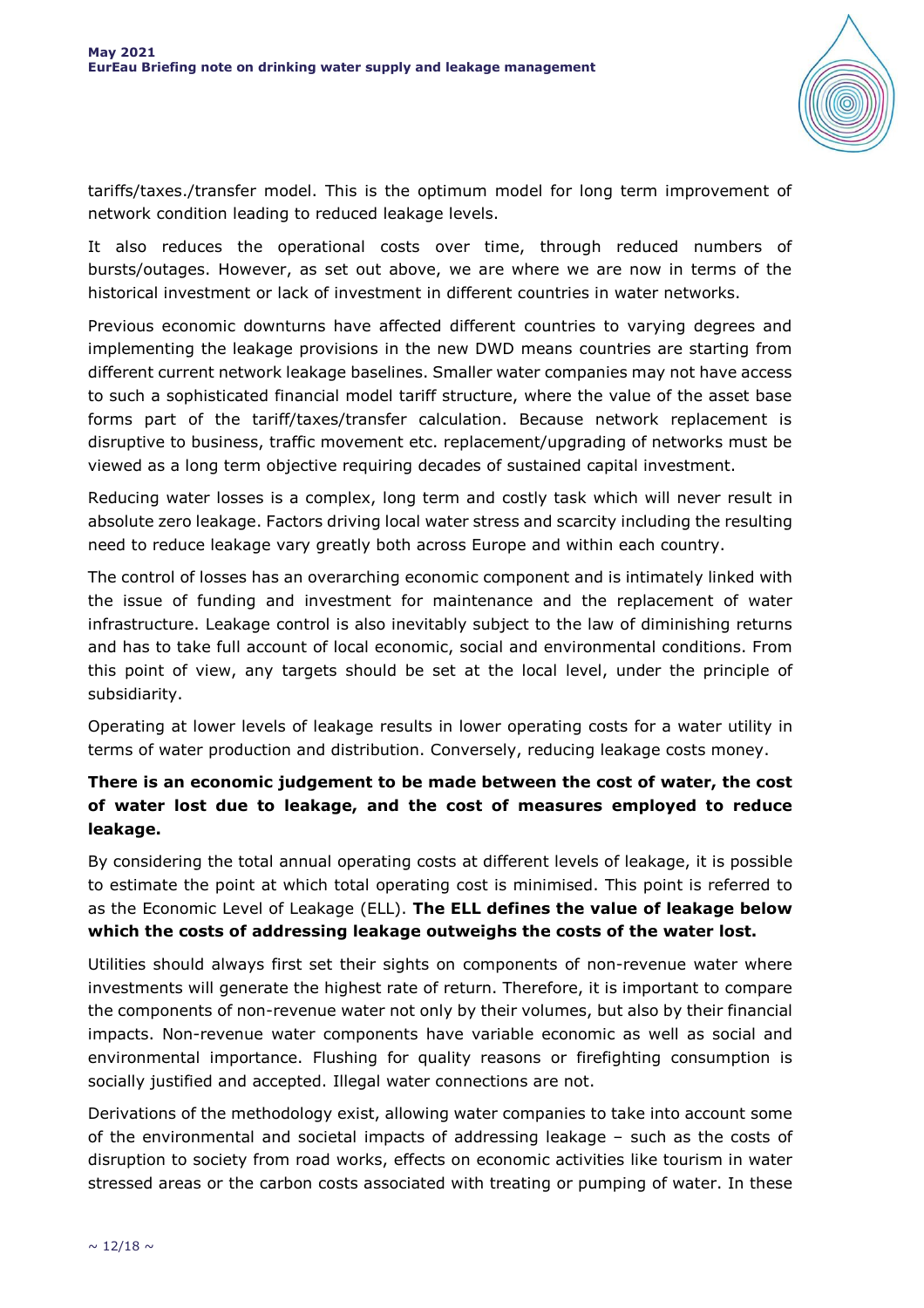

cases, a Sustainable Economic Level of Leakage (SELL) approach can be estimated. The SELL can result in different acceptable leakage levels than the ELL to reflect more accurately the actual costs of leakage.

It is interesting to note that a limited number of case studies<sup>3, 4</sup> have concluded that when the price of water production is low and the level of leakage is relatively low, there is limited financial scope for improvement measures and renovation investments to be planned for leakage reduction. It is also important to note that the cost as well as the technical effort for leakage reduction is related to the level of leakage in a nonlinear way. The lower the absolute level of leakage, the harder it is to bring about considerable improvements. Therefore, an EU average leakage index is not necessarily a safe approach for setting up National Action Plans for Leakage Reduction. A case by case analysis combined with an appropriate set of guidelines is a more reasonable strategy to be adopted at both national and EU levels.

### 9. Water losses and leakage reduction practices in Europe

Water losses vary greatly across Europe and the EU, with average losses in the supply chain ranging from less than 5% to over 50% of water abstracted<sup>5</sup>. A set of recognised factors explain these results, such as the age and maintenance of the system, the total length of mains, the number of connections, different national plumbing systems and local topography and thus hydraulic/pressure characteristics, the soil and climatic conditions, the water price at the point of abstraction and consumption, the active leakage control strategies and also the manner in which water is valued by society.

A recent survey conducted by EurEau has shown that the practice mostly used for leakage reduction is the 'Find & fix based on customer complaints' approach.

Other strategies such as active programs for leakage detection and repair, the development of District Metering Areas (DMAs) as a way to more accurately measure and manage leakage, optimised pressure management in the DMAs and customer leakage identified and free repair schemes are used by many water utilities across Europe.

In case that the distribution network is very old, badly designed and inadequate in terms of flow supply, extensive parts of the network are totally renovated. The latter is probably the most costly method and is not frequently followed due to the limits on available finance.

Substantial leakage reduction programs are now well established in a number of Member

i,

<sup>3</sup> Cost–[Benefit Analysis of Leakage Reduction Methods in Water Supply Networks](https://doi.org/10.3390/w12010195) - Suvi Ahopelto and Riku Vahala, Department of Built Environment, Aalto University, P.O. Box 15200, 00076 Aalto, Finland, Water 2020, 12(1), 195.

<sup>4</sup> Economic Analysis of Pressure Control for Leakage and Pipe Burst Reduction, Enrico Creaco, Assistant Professor, Dipartimento di Ingegneria Civile e Architettura, Univ. of Pavia, Via Ferrata 3, 27100 Pavia, Italy, and Thomas Walski, F.ASCE Bentley Fellow, Bentley Systems, Incorporated, 3 Brian's Place, Nanticoke, PA 18634 (corresponding author).

<sup>5</sup> [Third Follow up Report to the Communication on water scarcity and droughts in the European Union COM \(2007\)](https://eur-lex.europa.eu/LexUriServ/LexUriServ.do?uri=COM:2007:0414:FIN:EN:PDF)  [414 final.](https://eur-lex.europa.eu/LexUriServ/LexUriServ.do?uri=COM:2007:0414:FIN:EN:PDF)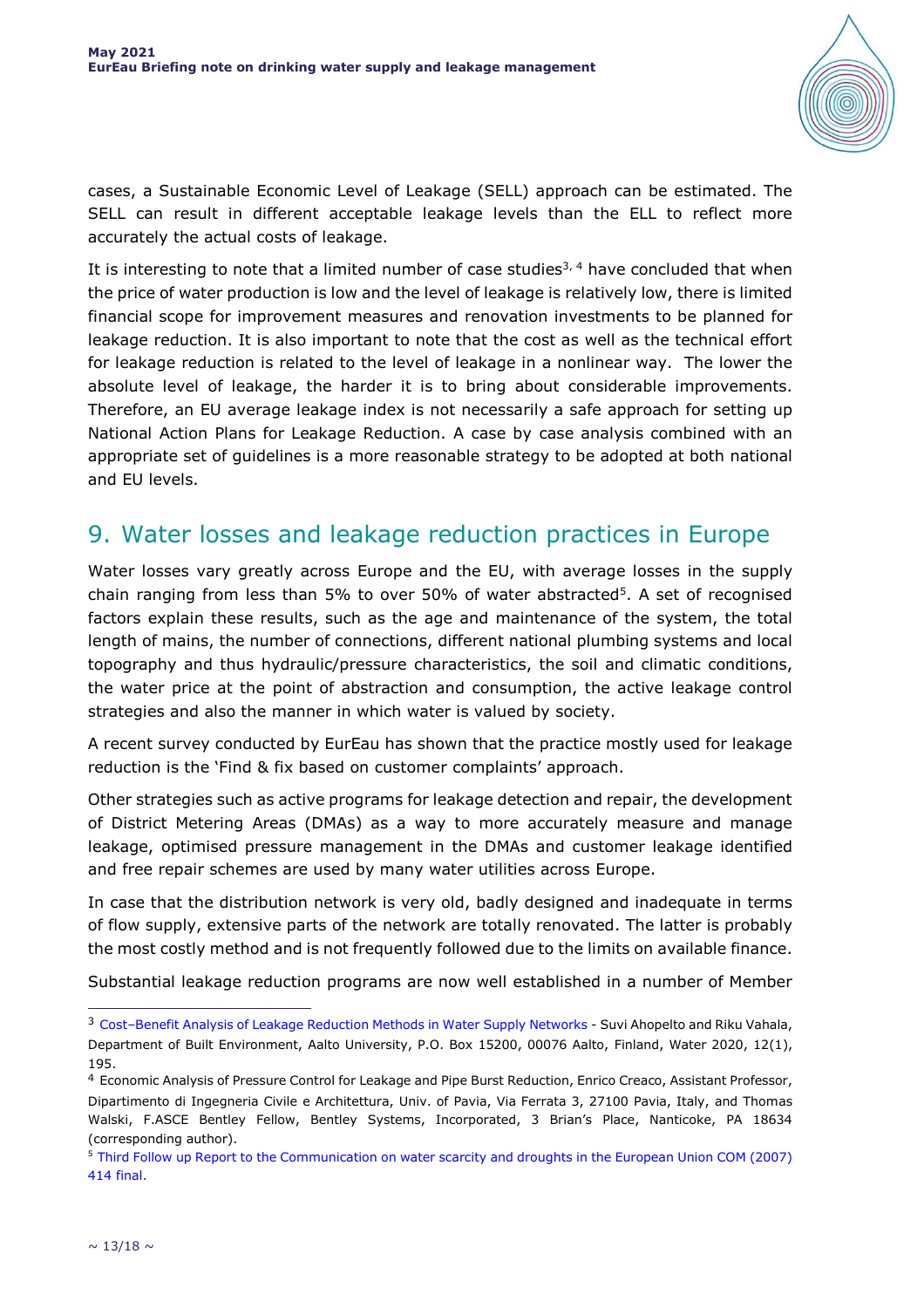

States and are already delivering benefits. These programs are expensive. They require a task force of specialised external contractors as well as commitment and cooperation from key staff in the water utility.

### 10. Targets vs trends

The DWD clearly aims at establishing an EU leakage average based on national reported averages. However, most field experts agree that averages have limited value and importance since they can either hide extremes or present an unrealistic picture of the actual situation both at national as well as EU levels.

Realistic policies that aim to reduce water losses, improve resource protection and minimise energy and materials consumption must look closely at the local level and treat every case within the framework of natural, social and economic conditions.

### **Most EurEau members agree that non-deterioration and a clearly improving trend are far more important than achieving a specific target.**

Despite the fact that a 'target' is always useful to have as a reference or focal point, the attainment of the target must not discourage or penalise those that are not achieving it while progress is made. Moreover, it is well established that for the utilities that are close to the target, marked progress is both difficult and expensive. For those close to the target, non-deterioration is probably equally difficult and expensive. It is worth noting that the 'improvement approach' is also embedded in the Taxonomy Regulation as a criterion for environmental achievement.

It has to be realised that leakage reduction is an investment and labour intensive process. Different utilities have different capabilities and constraints. A positive trend is a clear indication that the issue is being followed, and effort and capital is spent towards minimising water losses. Therefore the relevant EU funding instruments can make realistic and sound choices where and how to boost performance.

### 11. Water losses vs Non-Revenue Water

In polling EurEau members, it became evident that some members prefer to reference the Non-Revenue Water (NRW) rather than water losses in reporting leakage.

The main water balance factors makes it clear that the real difference between these two parameters is the 'Unbilled Authorised Consumption'.

Clearly NRW represents income loss and thus it is a management burden. Utilities deliver high quality services to customers based on fair and adequate pricing, as well as investment to the infrastructure longevity.

On the other hand the 'Unbilled Authorised Consumption' can be considered the as 'social' dimension of water supply. In a number of cases, unbilled or reduced price authorised consumption is provided to firefighting, public buildings, welfare institutions or marginalised groups of people.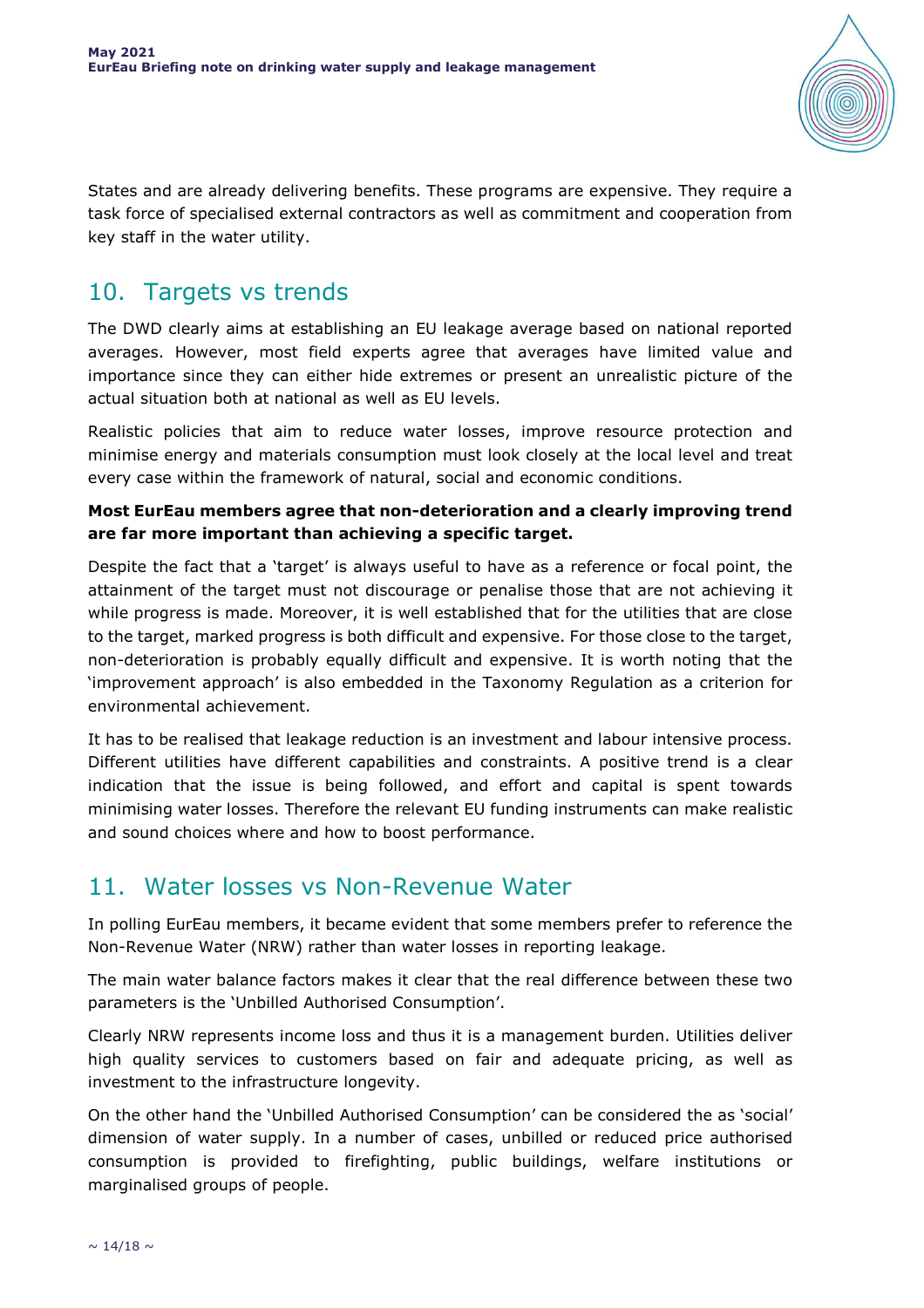

It must also be underlined that 'unbilled' does not mean 'free'. The unbilled water has a cost and this has to be funded somehow. In some cases, this is borne by the state, in some by the municipality and in others, by all the billed customers. Taking that the consumption is authorised, the above is a social issue to be resolved by the utility management and society as a whole and is not an environmental, resource protection and energy minimisation issue.

# 12. Taking account of externalities

In the move towards sustainable development and to accommodate local water scarcity situations, EurEau acknowledges that externalities must be taken into account to help determine leakage reduction targets.

**Leakage investment strategies only make sense in the long run** and will affect customer bills, in addition to resource and water quality protection. Understanding the true price and value of water - as well as the full benefits of leakage reduction - will be essential to aid the decision making process.

There are other legal incentives or obligations besides the requirements of the DWD for water providers to take account of external costs and benefits such as pipe manufacturing and transportation, traffic disruption, low pressure, supply interruption, noise etc. Examples of externalities include:

- $\sim$  avoiding problems with the infrastructure in towns and rural areas. Leakage can cause undermining of roads, railways, houses and other buildings. Proactive or preventative activity will avoid damage to the infrastructure
- $\sim$  reducing the costs of embedded carbon in materials used plus chemicals and energy needed for the treatment and pumping of water
- $\sim$  conservation of biodiversity or recreational water quality and other environmental services.

There is much EU legislation and major policy initiatives to be taken into account. Naturally the WFD has a prominent role. However, the Green Deal, Zero Pollution and the New Circular Economy Action Plan are new major pillars of EU environmental strategy that will impact on the strategy for leakage reduction and leakage target setting strategy. Depending on the varying local circumstances these strategies may be complimentary or conflicting to leakage reduction.

## 13. Conclusion

EurEau members are committed to undertaking their fair share of the leakage adaptation measures and to demonstrate the continuous improvement of water supply integrity to meet customer demands.

The implementation of the DWD has been the absolute base for protecting water quality and ensuring safe water for all EU citizens. We understand that water supply planning is a long term action and must not result in an imbalance between supply and demand, nor in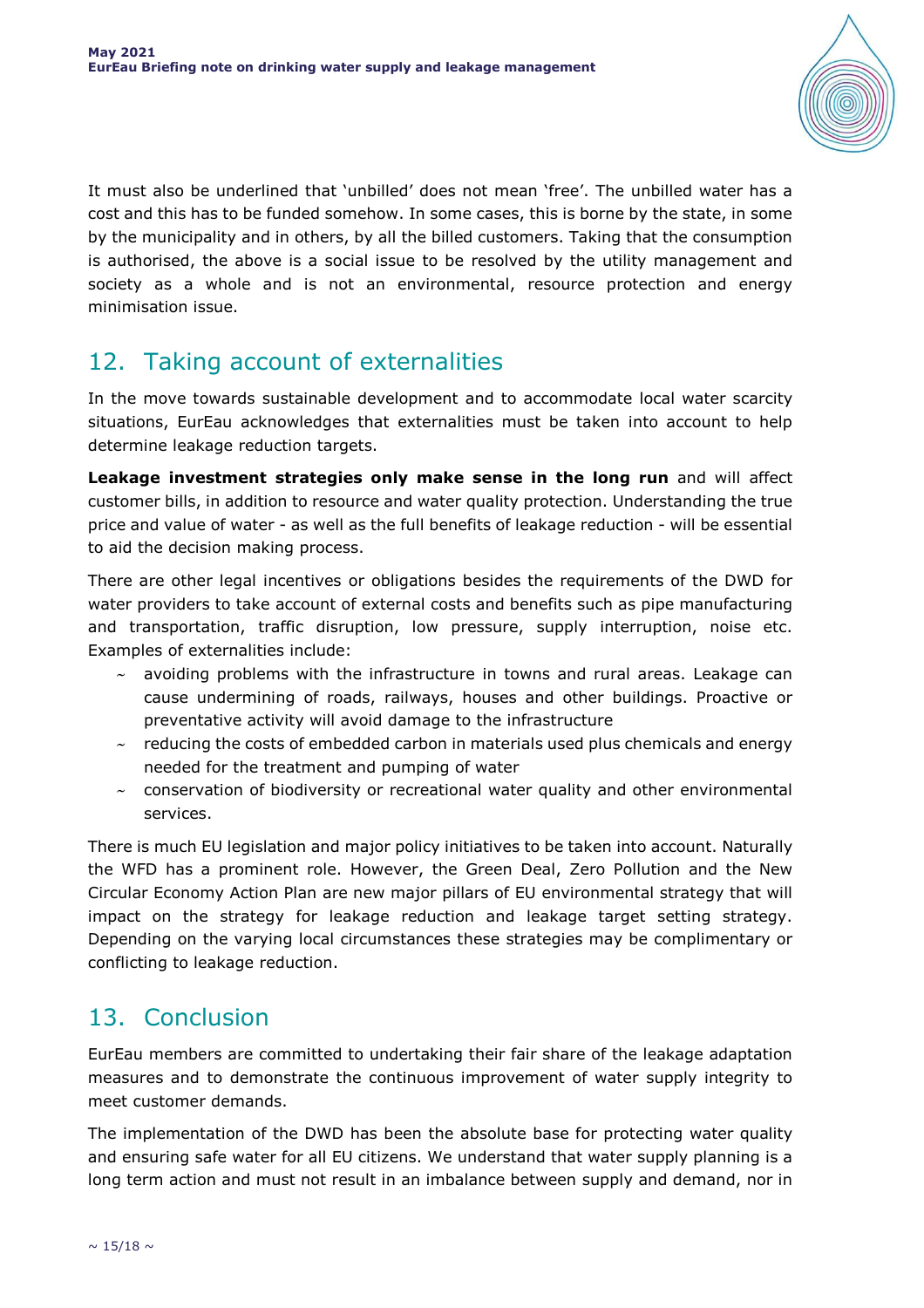

unaffordable water prices. In this context, leakage reduction is one of a suite of policy tools available.

The current state of affairs regarding leakage is not harmonised in terms of field practices, calculation, technical background and procedures, data reliability and targets. The same is true even for individual countries in some cases. Therefore, the conditions are not right for establishing a single indicator to calculate an EU average and then establishing action programs for those countries above this average.

EurEau believes that a harmonisation process must be established in order to achieve a basic level of leakage estimation, technical background, competence and proficiency. This will take time and certainly will require investment. Considering that the Commission is open to having a productive dialogue on this matter, we call on them to set up a Task Force which will develop a harmonised framework and draw on the experience of the European water associations under the EurEau umbrella.

We recommend that Member States set targets based on local sustainability goals including investment needs, economics etc. This experience should be used as the starting point for setting targets at EU level. In that way, we are laying the foundations for a robust framework providing experience and data to support the EU decision.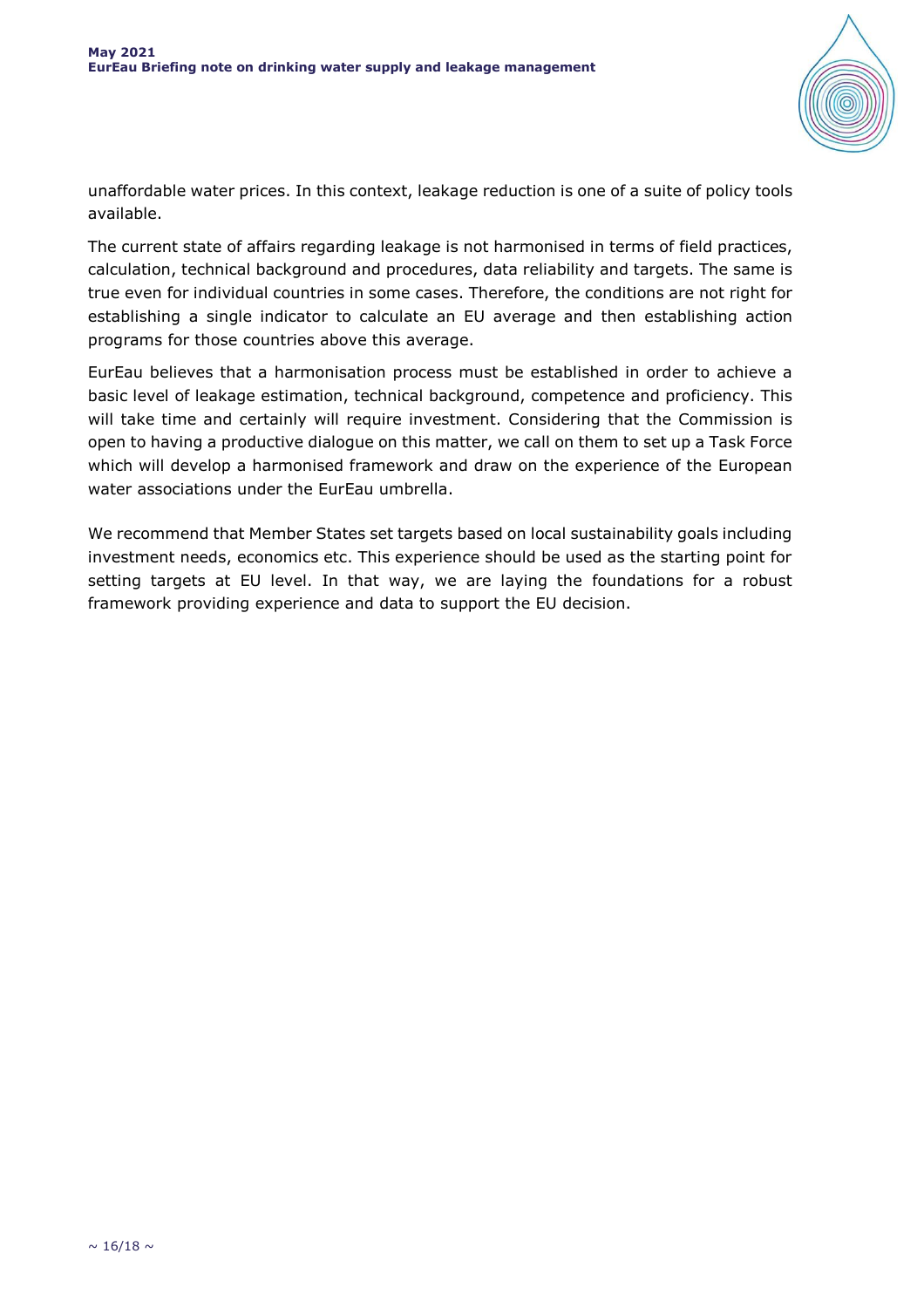

# **Appendix 1**

## Infrastructure Leakage Index (ILI)

The text of the DWD regarding the issue of leakage references the indicator ILI (Infrastructure Leakage Index), developed by the IWA as an index allowing the comparison of the level of leakage at an international scale. Despite the fact that the DWD text does not exclude an alternative (stated in Article 4 "or other appropriate method") it is well known that such a "method", agreed and accepted by utilities all over Europe, does not exist.

As stated above, ILI is the least popular index between EurEau members for a number of reasons. The main reasons are springing from the definition of the Unavoidable Annual Real Losses (UARL), a factor that is a denominator in the ILI calculation formula and therefore is an inherently non-linear factor (ILI = Current Annual Real Losses (CARL)/Unavoidable Annual Real Losses (UARL).

UARL is calculated by a formula based on the following parameters:

- $\sim$  Lm = mains length (km)
- $\sim$  Nc = number of service connections (main to property line)
- $\sim$  Lp = total length of underground pipes, property line to meter = Nc x lp/1000 (km)
- $\sim$  P = average pressure (metres).

There are three 'fixed' length parameters (fixed in the sense that they do not vary according to operating conditions) and one 'floating' parameter (floating in the sense that it varies daily, seasonally and by cultural events and habits).

The length parameters are certainly an obstacle because not all utilities have accurate and reliable data to present. This is mostly the case for the smaller utilities, serving less than 50,000 people. However, one can argue that given the incentive and the resources even small utilities can apply Geographic Information Systems (GIS) and in due time (not really soon) this information can become readily available across Europe.

The pressure parameter is probably the most difficult to deal with. The variability issue is evident and easily understood. However, there are also issues that create important arguments relating to 'principles'. Operating at higher pressure tends to increase the UALR and thus to lower the ILI value. Therefore, systems that operate at lower pressure are 'penalised' unduly. Moreover, pressure reduction is a widely applied strategy to reduce the actual losses and thus this strategy, in ILI calculation terms, can counter balance achievements made in the field. Many argue that lowering the pressure and thus reducing real leakage is kind of *sweeping the dirt under the carpet* meaning hiding the poor condition of the network and not investing enough to upgrade and maintain it. The argument is not totally unfounded but one has to look closely to the main objective of lowering the leakage.

The recent European Legislative Objectives, embedded in the Green Deal, concentrates in a single main them – Protection of the Environment.